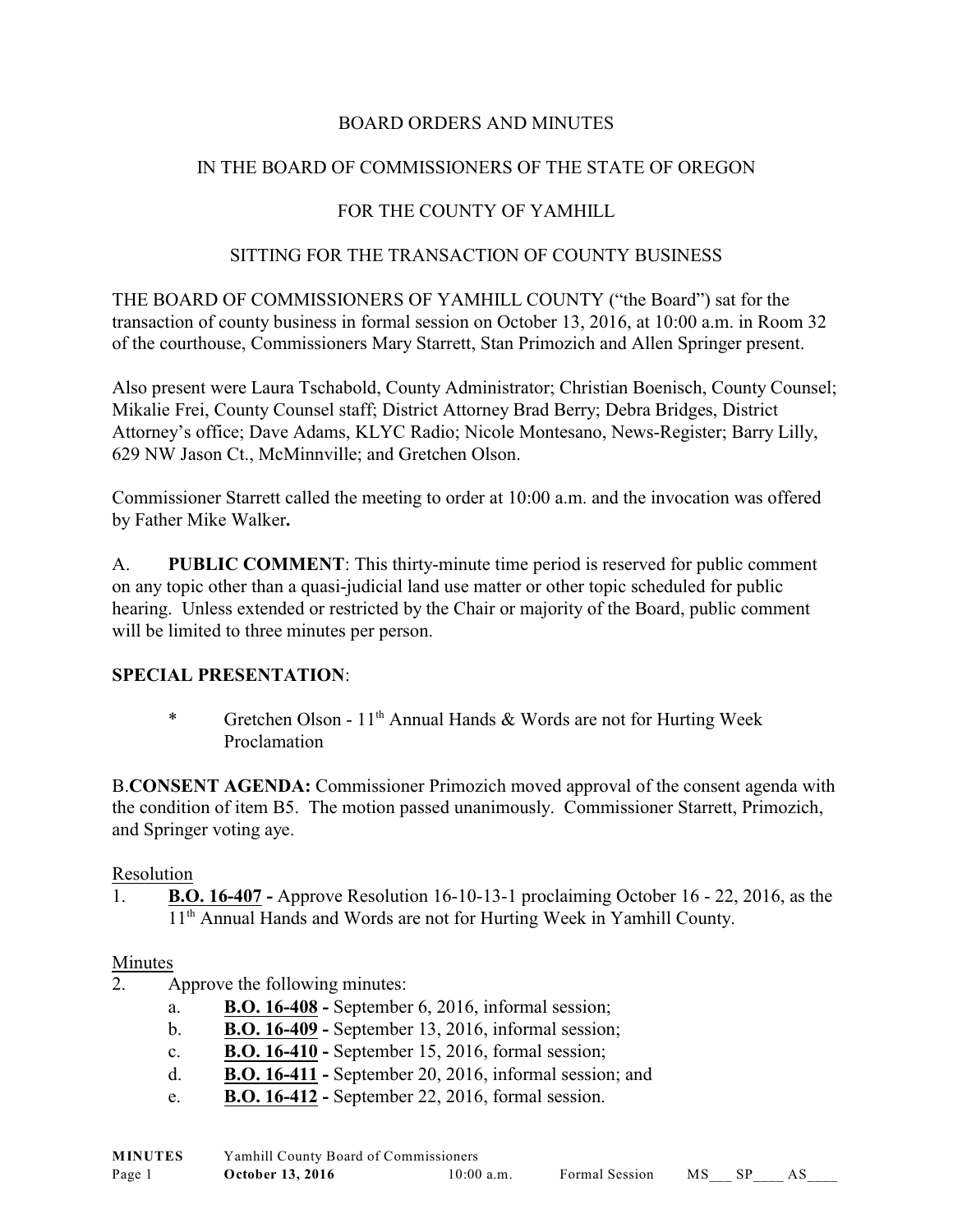#### Contracts/Grants

- 3. **B.O. 16-413** Approve a contract employee agreement between Yamhill County Health and Human Services (HHS) and Craig Hinrichs, effective December 1, 2016 through December 31, 2017.
- 4. **B.O. 16-414** Approve an agreement between Yamhill County HHS and Trauma Recovery/EMDR Humanitarian Assistance Programs for training in the field of Eye Movement Desensitization and Reprocessing (EMDR) therapy, retroactive to September 22, 2016.
- 5. **B.O. 16-415** Approve an agreement between Yamhill County HHS and Cynthia Steinhauser, Ph.D. for treatment and program services, retroactive to August 24, 2016 through February 24, 2017. *[subject to final review and approval by County Counsel]*

## Letters

- 6. **B.O. 16-416** Authorize Silas Halloran-Steiner to sign a Letter of Understanding between Yamhill County HHS and Providence Health and Services for \$50,000.
- 7. **B.O. 16-417** Approve the submittal of a letter of support to the Oregon Water Resources Department on behalf of the City of Carlton's grant application to the Department's Water Conservation, Reuse, and Storage Feasibility Study Grant program.

## C. **OLD BUSINESS**: None.

- D. **OTHER BUSINESS** (Add-ons and non-consent items):
- 1. **B.O. 16-418** Consideration of approval of a Memorandum of Understanding (MOU) between Yamhill County and the Oregon Affordable Housing Assistance Corporation (OAHAC) for the Oregon Homeownership Stabilization Initiative (OSHI) property tax benefit.

Commissioner Springer moved approval of item D1. The motion passed unanimously. Commissioner Starrett, Primozich, and Springer voting aye.

# E. **PUBLIC HEARINGS**: None.

# F. **ANNOUNCEMENTS**:

1. For information on county advisory committee vacancies, please refer to our website, [www.co.yamhill.or.us/content/volunteer-opportunities](http://www.co.yamhill.or.us/content/volunteer-opportunities), or call the Board of Commissioners' office at 503-434-7501 or 503-554-7801 (toll-free from Newberg).

For questions regarding accessibility or to request an accommodation please contact the Board of Commissioners' office 48 hours in advance of the meeting at (503)-434-7501 or (503)-554-7801 (toll-free from Newberg) or email at  $\overline{\text{mendezl}(\partial_{\mathcal{L}}\text{co.yamhill}$ .or.us.